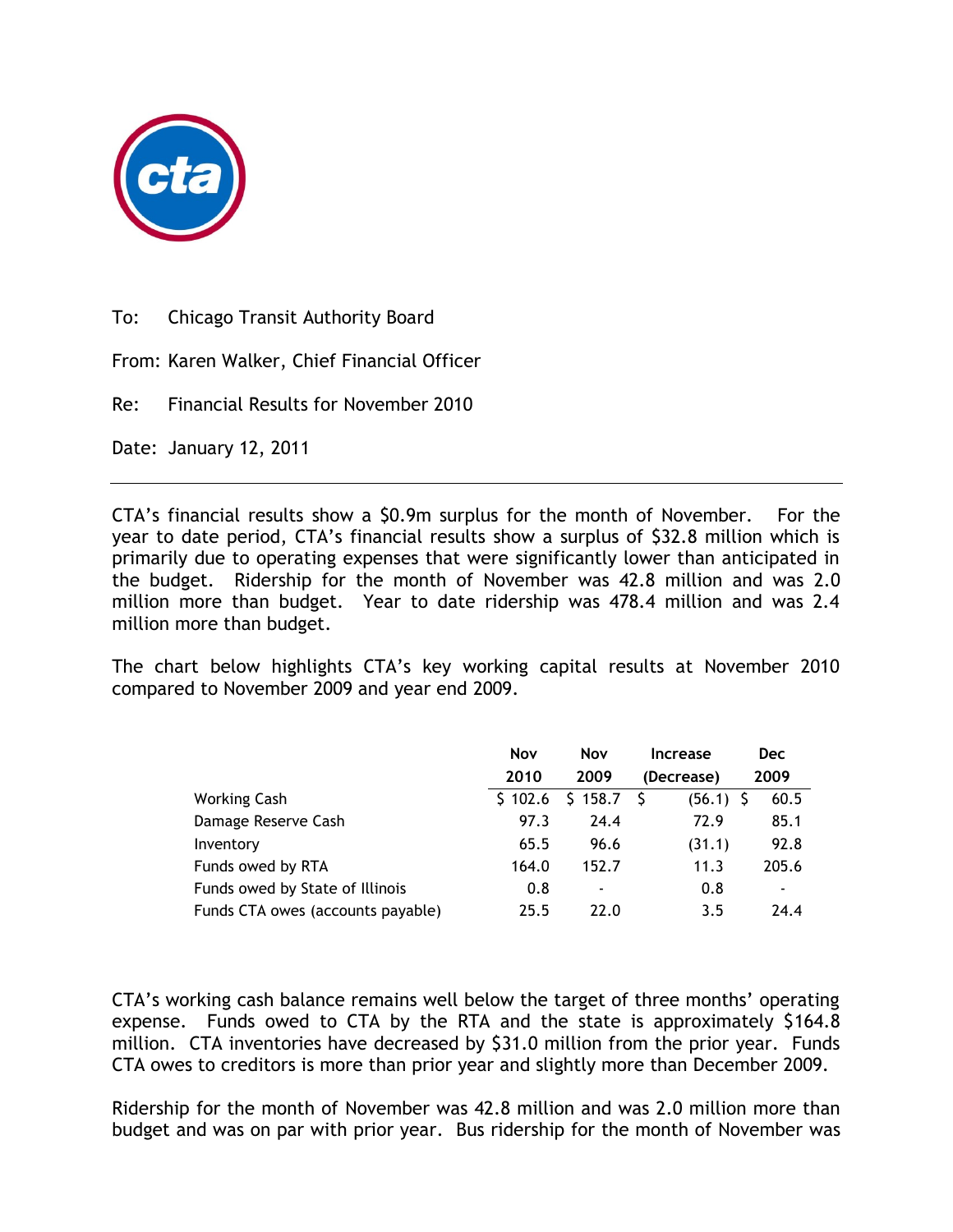25.2 million. This was 0.9 million or 3.6% more than budget and was 1.0 million or 3.9% less than November 2009. Rail ridership for November was 17.5 million and was 1.1 million or 6.9% more than budget and was 1.1 million or 6.5% more than November 2009.

Ridership for the year was 478.4 million and was 2.4 million more than budget but was 3.0 million less than prior year. Bus ridership is 10.9 million less than the prior year to date while rail ridership was 7.9 million higher. The lower bus ridership reflects the service cuts implemented in February that primarily affected bus passengers.

Free rides totaled 6.3 million for the month and 70.3 million for the year; this is on par with November 2009 but was 2.2 million more for the year. Free rides for seniors went into effect on March 17, 2008. The majority of free rides occurred on the bus system. Bus accounts for 5.2 million of the total free rides for the month while rail is 1.1 million.

Public Funding Required for Operations was \$54.1 million for the month and was favorable to budget by \$0.9 million. For the year to date, public funding required for operations was \$578.2 million and was \$32.8 million favorable to budget.

Recovery Ratio, which measures the percentage of operating expenses CTA funds from internally generated revenues, was 59.16% for the month and 57.68% for the year. This was favorable to budget by 1.79 percentage points for the month and favorable by 0.87 percentage points for the year to date.

Operating Expenses for the month and year equaled \$108.6 million and \$1.1 billion, respectively. For the current month, operating expenses were \$3.2 million or 3.1% more than budget. For the year to date, operating expenses were \$41.1 million or 3.5% lower than budget. For the year to date all categories of expense were favorable to budget except the provision for injuries and damages and materials expense.

Labor Expense was \$68.5 million for the month of November and was \$1.7 million less than budget. Labor expense for the year to date equaled \$761.3 million and was favorable to budget by \$16.3 million. Labor expense is \$31.4 million lower than the prior year to date.

Material Expense was \$12.4 million for the month and was \$5.5 million more than budget. In November 2010, CTA received the first subsidy payment associated with the 2010 Build America Bonds in the amount of \$7.0 million. CTA used the receipt of this subsidy as an opportunity to increase the provision for obsolescence in anticipation of various series of bus and rail fleets, and related materials, being taken out of service. Therefore, the unfavorable variance for the month reflects an increase of \$7.0 million to the reserve for inventory obsolescence. Material expense for the year to date equaled \$71.9 million and was unfavorable to budget by \$1.9 million due to the increase in obsolescence reserve. Compared to the prior year to date, material expense is 4.5 million or 5.9% lower. The lower material expense for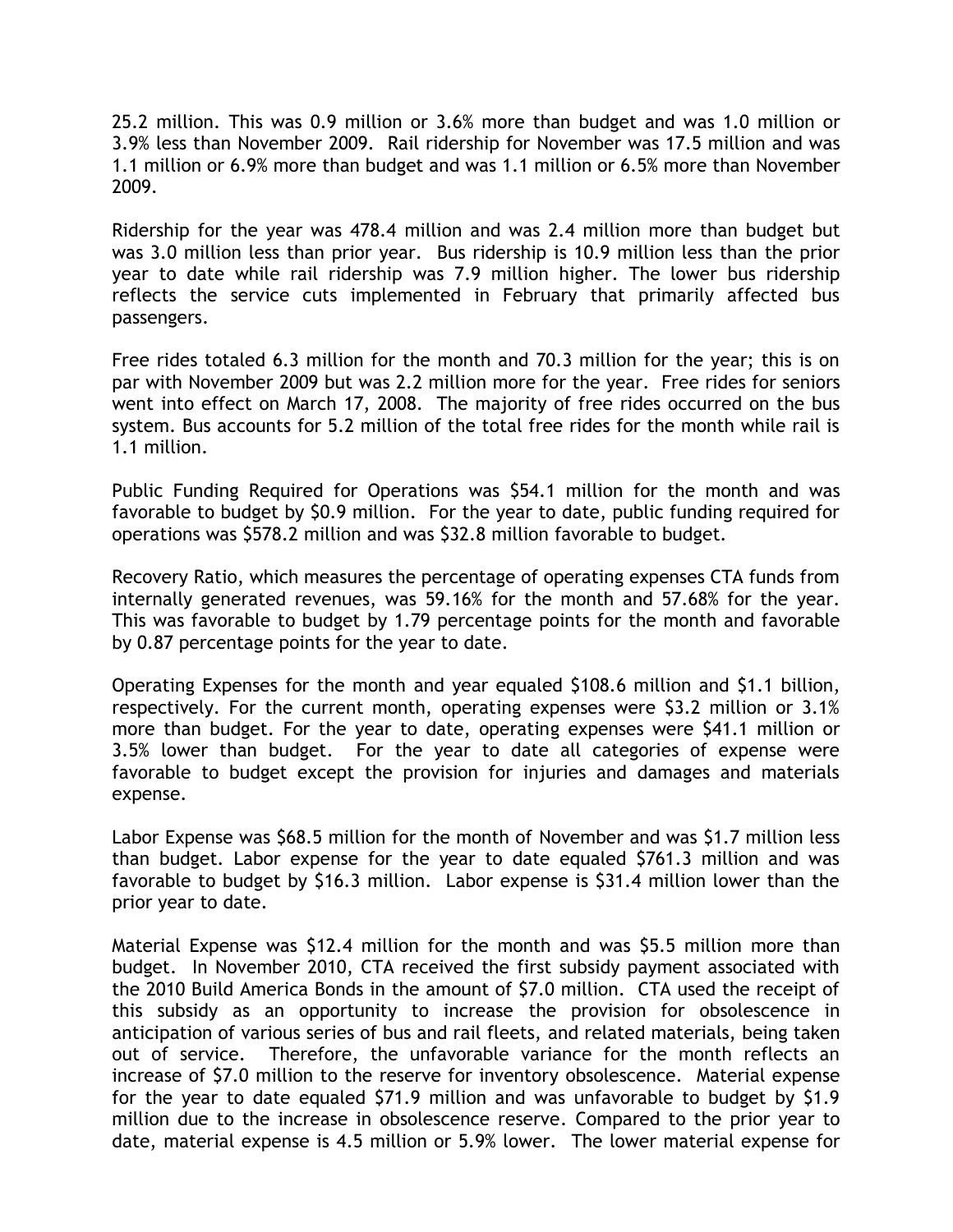the year is due to the reduction in the bus fleet with scraping of the 19 year old buses, lower material usage for rail cars and lower fare card material.

Fuel for Revenue Equipment was \$4.3 million for the month or \$1.1 million less than budget, and was \$10.8 million less than budget for the year to date. Compared to the prior year to date, fuel is \$44.7 million less than 2009 due to favorable results from the fuel hedge program. The average price paid in November was \$2.83 per gallon and was less than the budget price of \$3.72 per gallon.

Electric Power for Revenue Equipment was \$0.9 million for the month and \$25.6 million for the year. Power expense was \$1.9 million below budget for the month and was \$8.9 million lower for the year to date. Compared to the prior year to date, power cost was \$10.0 million lower due to the negotiated electric supply contract that went into effect in January 2010.

Provision for Injuries and Damages Expense was \$4.8 million for the month and \$38.2 million for the year to date period. This was over budget by \$2.5 million for the month and \$12.5 million for the year as CTA utilized favorable results from the fuel hedge and energy programs to fully fund the actuarial liability.

Purchase of Security Services was \$3.0 million for the month and was \$0.3 million more than budget. Year to date security expense is \$30.0 million and was \$0.4 less than budget.

Other Expenses equaled \$14.7 million for the month and were \$0.3 million less than budget. Year to date other expense was \$143.5 million and was \$19.1 million less than budget. The year to date favorable budget variances are as follows: utilities \$3.0 million, advertising and promotion \$2.0 million, contractual services \$12.0 million, leases and rentals \$2.1 million.

System-Generated Revenue was \$54.5 million for the month and was \$4.1 million more than budget, primarily due to receipt of the new Build America Bond subsidy. Year to date System-Generated Revenue was \$539.6 million and was \$8.3 million less than budget. The year to date unfavorable variance was primarily due to lower than anticipated farebox revenues. However, all major categories of revenue were below budget except for contributions from local governments and other revenue.

Fare and Pass Revenue was \$41.5 million for the month and was \$2.6 million less than budget. The unfavorable variance for the month is primarily due to an increase in pass revenue that was anticipated in the budget but not realized despite the positive variance in ridership. Year to date fare revenue was \$468.7 million and was \$9.1 million less than budget primarily due to a lower average fare. The average fare for the year to date was \$0.98 per ride; this was \$0.02 less than budget.

Reduced Fare Reimbursements were \$3.3 million for the month and \$24.9 million for the year to date. The month was \$0.6 million more than budget, but the year was \$4.6 million less than budget due to anticipated State budget cuts.